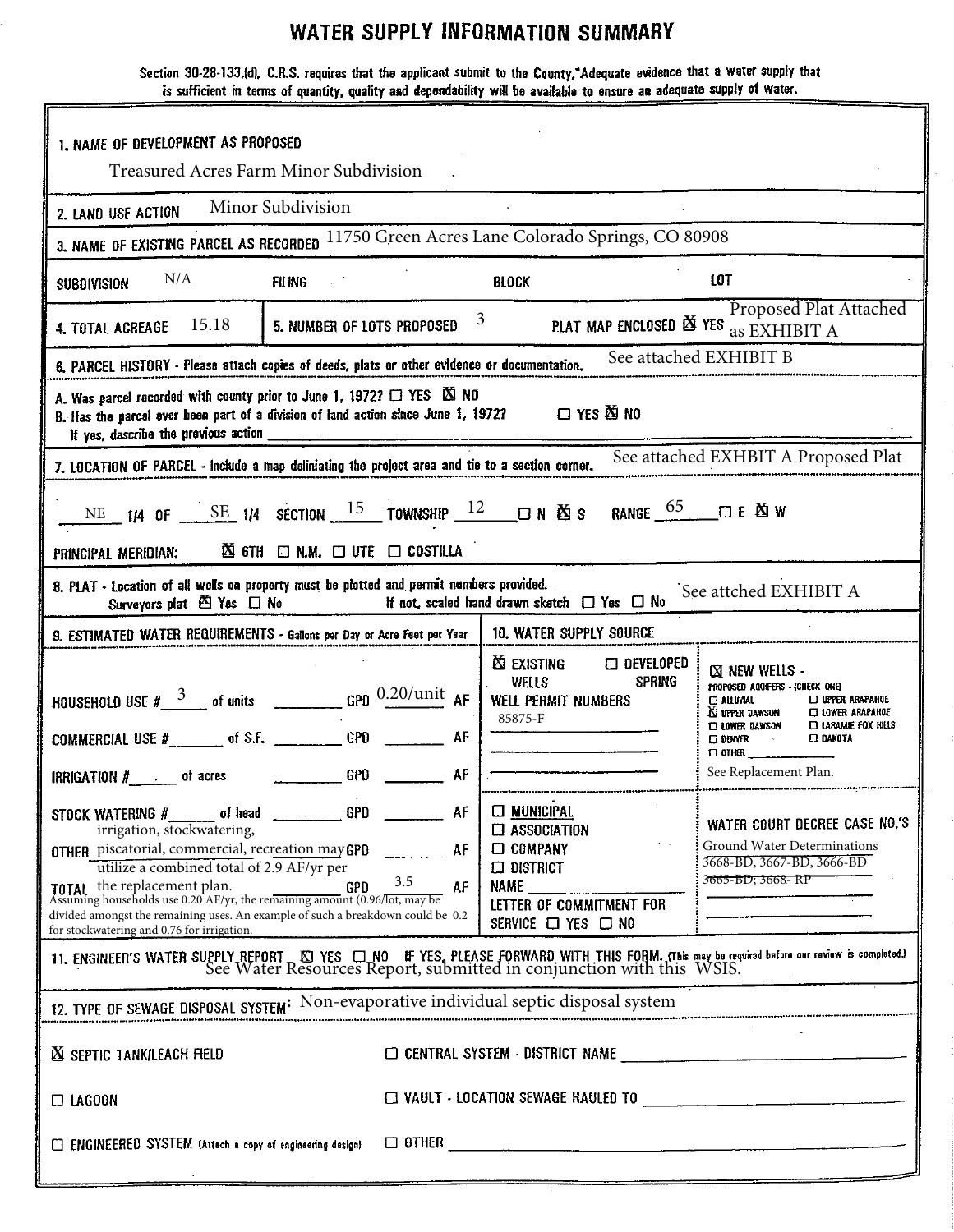## **WATER RESOURCES / PERFORMANCE REPORT CHECKLIST**

| <b>PROJECT NAME:</b>          |  |  |
|-------------------------------|--|--|
| <b>SUBMITTAL DATE:</b>        |  |  |
| <b>SUBMITTED BY:</b>          |  |  |
| <b>SUBMITTAL REVIEWED BY:</b> |  |  |

## **Water Resources Report**

The Water Resource Report shall document the requirements of Section 49.5 of the Land Development Code and shall include the following data, documentation and analysis:

A. Summary of the proposed subdivision:

1. Location including streets, Township and Range, a copy of all maps required with Sketch and Preliminary Plan and Final Plat submittals, and legal description.

2. Description of subdivision including acreage of each proposed land use, number of dwelling units, etc. For phased projects the description shall clearly describe the acreages, land uses and number of units of each phase. The location of each proposed land use shall be shown on appropriate maps.

B. Determination of sufficient quantity of water:

1. Calculation of water demand:

Separate calculations of the type, number and annual water requirements of existing, proposed and potential maximum uses of the site and a general timetable when such demands are expected. See Section 49 D.3. of the Land Development Code for methods of determining water demand.

 $\Box$ 

 $\Box$ 

 $\mathsf{L}$ 

П

2. Calculation of quantity of water available:

a. Clearly identify and describe each source of water.

b. Include a map showing the location of any off-site water to be used and the location of major water transmission lines, reservoirs, etc.

c. Calculate the quantity of water available from each source. Onsite and off-site sources shall be determined independently.

d. Ground water sources:

1. List each aquifer to be used. Identify each aquifer as tributary, nontributary, not nontributary or from a designated basin. Identify renewable and non-renewable aquifers. Discuss the need for and the status of any augmentation plans required to use the proposed supply.

2. Describe the annual and the three hundred (300) year quantity of water available from each proposed aquifer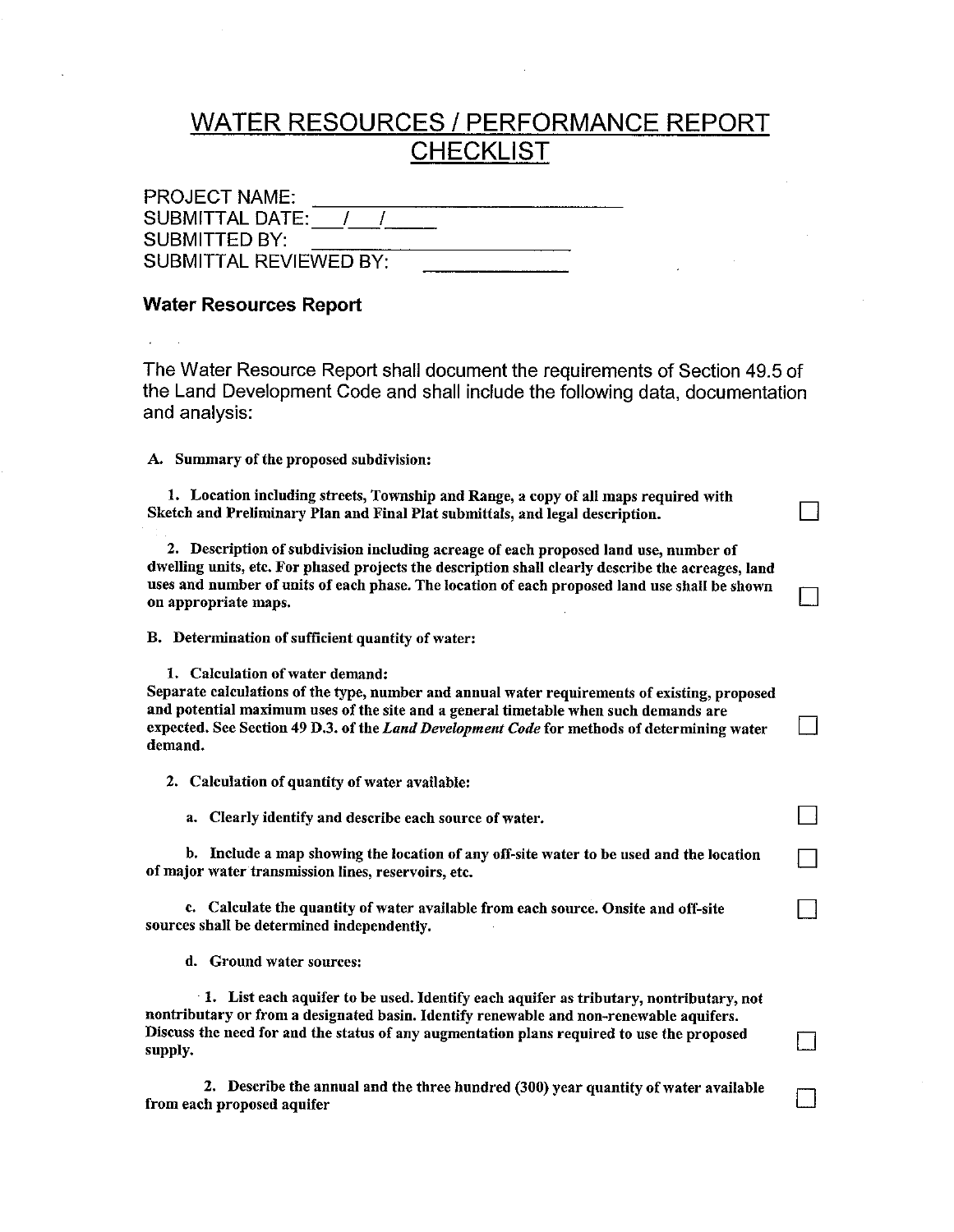3. Discuss location, construction and production details of existing and proposed production wells. The following shall be included:

a. Estimated number, size and short- and long-term vields of wells necessary to serve the proposed subdivision; estimated life expectancy of wells; estimated short- and longterm well development schedule indicating probable timing of bringing additional wells on line

b. A map showing locations of wells to be used during the first five (5) years of the subdivision and probably locations of wells in the out years.

c. Well drilling logs and well completion reports.

d. Pumping test data and analysis, including data and analysis of constant rate and step drawdown tests

e. Surface water sources:

1) List each surface water supply to be used. Identify each source as tributary, nontributary, or from a designated basin. Discuss the need for and the status of any augmenta-tion plans required to use the pro-posed supply.

2) Describe the annual and the three hundred (300) vear quantity of water available from each proposed surface water supply.

3) Calculate the number of years of water supply. For phased projects the calculation shall delineate the years of water available for each phase.

C. Determination of sufficient dependability of water supply:

1. Proof of ownership or right of acquisition of use of existing or proposed water rights sufficient in quality, quantity and dependability to serve the proposed use. Include well permits, court decrees, well permit applications, export permits, etc.

2. Financial plan and capital improvements plan of water provider.

3 Description of the water supply, location shown on maps, and, when appropriate, engineering designs of existing and proposed water supply facilities, including wells, storage facilities, major transmission lines, etc.

4. Calculations demonstrating that the aquifers are capable of supplying the required quantity of water and analysis showing the wells are capable of producing the required water supplies, if ground water is to be used.

5. If a public or private water source is to be used, evidence that the source can and will supply water to the proposed subdivision stating the amount of water available for use within the subdivision and the feasibility of extending service to the area. This evidence shall, in addition to the data required in Sections 49.5 and 51.2, include the following information;

a. A letter indicating a commitment to serve.

b Name and address of the municipality, quasi-municipality, or water company which will supply the water.

 $\mathbb{R}$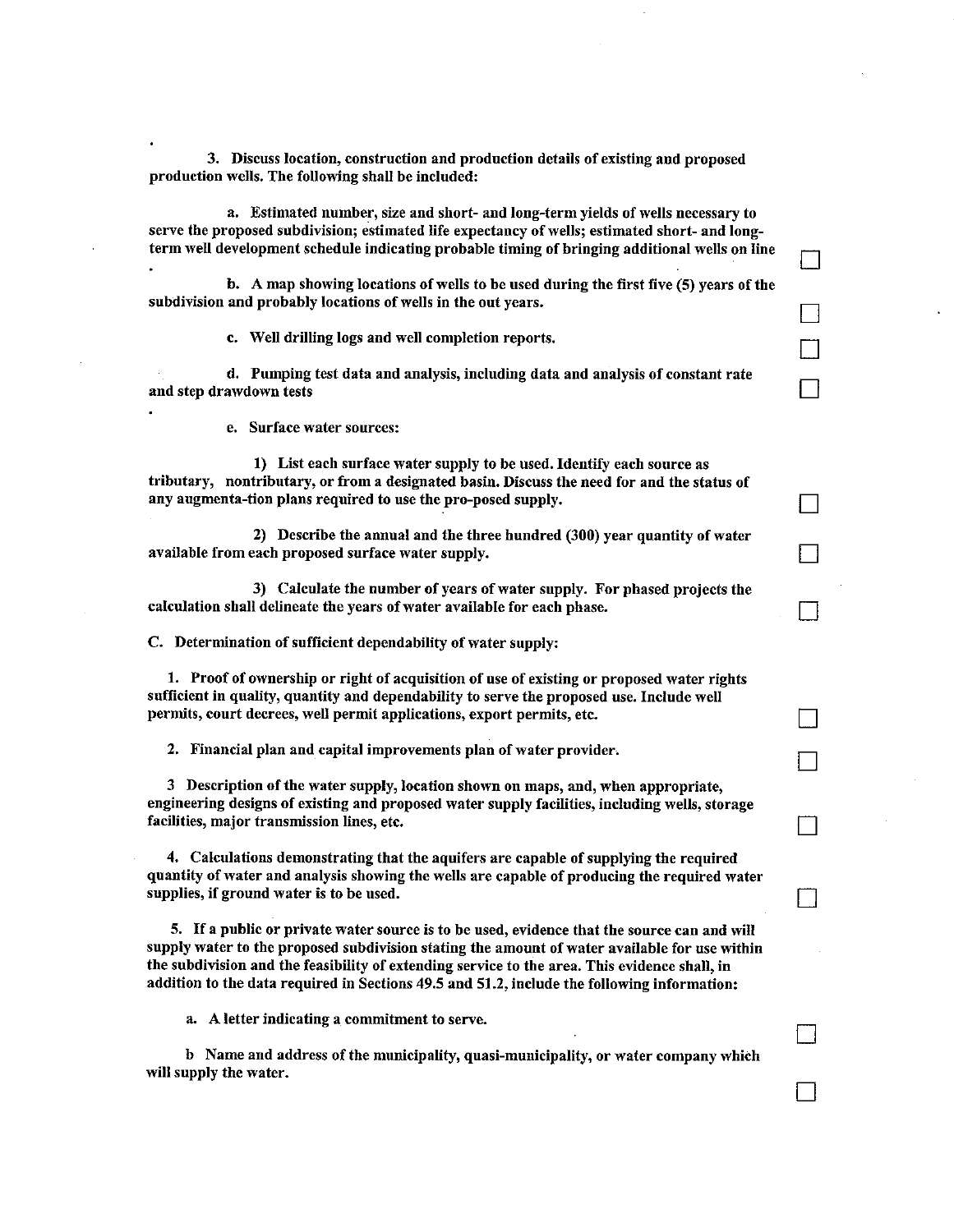| c. Current capacities of the existing system.                                                                                                                                                                                                                                                                                                                                                                                                                         |  |
|-----------------------------------------------------------------------------------------------------------------------------------------------------------------------------------------------------------------------------------------------------------------------------------------------------------------------------------------------------------------------------------------------------------------------------------------------------------------------|--|
| d. Total amount of current and committed use.                                                                                                                                                                                                                                                                                                                                                                                                                         |  |
| e. Amount and timing of water to be supplied to the subdivision. This requirement does<br>not apply to subdivisions to be supplied by individual wells.                                                                                                                                                                                                                                                                                                               |  |
| 6. Evidence that short-term water supply needs of the subdivision can be met to satisfy fire<br>demand and reduction of supplies as a result of flooding, and damaged or otherwise<br>incapacitated systems. Short-term dependability can be satisfied by such features as reservoirs,<br>standby wells and standby connections with other water supply or distribution systems.                                                                                      |  |
| D. Determination of sufficient quality and potability of water:                                                                                                                                                                                                                                                                                                                                                                                                       |  |
| 1. Chemical analyses of proposed water from each proposed source.                                                                                                                                                                                                                                                                                                                                                                                                     |  |
| 2. Evidence of compliance with County and/or State water quality standards.                                                                                                                                                                                                                                                                                                                                                                                           |  |
| 3. Discussion of potential for water quality degradation from onsite and off-site sources.                                                                                                                                                                                                                                                                                                                                                                            |  |
| E. Requirements of the State Engineer:<br>State statute requires the State Engineer to review all proposed water supplies. The State<br>Engineer requires a narrative discussion. The following is the minimal information<br>requirements of the State Engineer for "minor subdivisions":                                                                                                                                                                            |  |
| 1. Plat and legal description of the property and a description of previous actions of the<br>State Engineer's Office regarding the property (e.g. previous exemptions, well permit<br>applications).                                                                                                                                                                                                                                                                 |  |
| 2. Well permit number or numbers of existing and permitted wells when available. Names<br>of previous owners, dates of well construction, depth, etc., if permit numbers are not available.                                                                                                                                                                                                                                                                           |  |
| 3. Use of water supply on the property as it now exists. Include number and locations of<br>dwellings supplied, area of irrigated lawn and garden, water use for livestock, etc.                                                                                                                                                                                                                                                                                      |  |
| 4. Proposed water supply. Description of wells or water provider to be used for each lot<br>and what aquifer(s) the applicant intends to use.                                                                                                                                                                                                                                                                                                                         |  |
| 5. Water requirements for each proposed lot. Include quantity to be used for dwellings,<br>irrigation and livestock. It is not necessary to include this information for subsection 8.e. as a<br>separate discussion item provided it is included in the Water Resources Report.                                                                                                                                                                                      |  |
| F. Public and private commercial water providers:<br>Although it is the responsibility of the applicant to provide information regarding the<br>availability of water supplies from any source, including public and private commercial water<br>providers, many providers have elected to submit a general Water Resource Report. Such a<br>report may then be used to evaluate the water resources available for a series of projects<br>within their service area. |  |
| 1. Water providers report:<br>In those cases where the water provider submits a general Water Resources Report, it is<br>requested that the report be updated annually, preferably in January or February. Update<br>information should include:                                                                                                                                                                                                                      |  |

 $\label{eq:2.1} \begin{split} \frac{1}{2} \sum_{i=1}^n \frac{1}{2} \left( \frac{1}{2} \sum_{i=1}^n \frac{1}{2} \right) \left( \frac{1}{2} \sum_{i=1}^n \frac{1}{2} \right) \left( \frac{1}{2} \sum_{i=1}^n \frac{1}{2} \right) \left( \frac{1}{2} \sum_{i=1}^n \frac{1}{2} \right) \left( \frac{1}{2} \sum_{i=1}^n \frac{1}{2} \right) \left( \frac{1}{2} \sum_{i=1}^n \frac{1}{2} \right) \left( \frac{1}{2$ 

 $\label{eq:2.1} \frac{1}{\sqrt{2\pi}}\int_{0}^{\pi} \frac{1}{\sqrt{2\pi}}\left(\frac{1}{\sqrt{2\pi}}\right)^{2\pi} \frac{1}{\sqrt{2\pi}}\frac{1}{\sqrt{2\pi}}\int_{0}^{\pi} \frac{1}{\sqrt{2\pi}}\frac{1}{\sqrt{2\pi}}\frac{1}{\sqrt{2\pi}}\frac{1}{\sqrt{2\pi}}\frac{1}{\sqrt{2\pi}}\frac{1}{\sqrt{2\pi}}\frac{1}{\sqrt{2\pi}}\frac{1}{\sqrt{2\pi}}\frac{1}{\sqrt{2\pi}}\frac{1}{\sqrt{2\pi}}\frac{$ 

 $\sim$ 

 $\sim$ 

 $\mathcal{A}$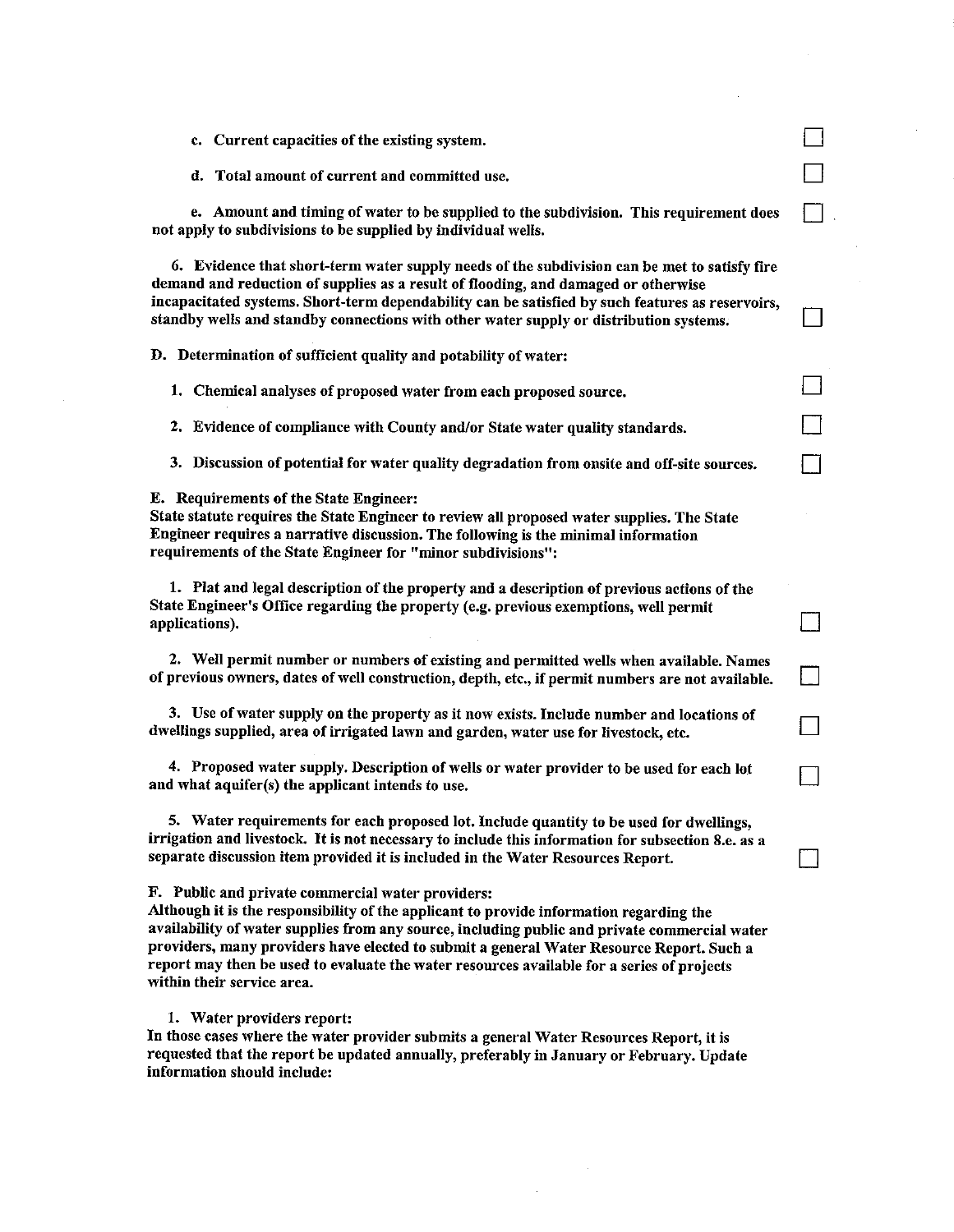- a. volume of water sold in the previous year,
- $<sub>b</sub>$ </sub> new water acquisitions, augmentation plans, etc.,
- water trades or other losses of water supplies, c.
- d. anticipated water acquisitions for the upcoming year,
- e. legal documentation accompanying new water acquisitions and augmentation plans,

 $\Box$ 

 $\overline{\Box}$ 

 $\Box$ 

П

 $\mathbf{I}$ 

f. major capital improvements accomplished during the past year and anticipated major capital improvements for the upcoming year, and

g. other information which would be useful in evaluating the availability of water supplies.

## 2. Annual County Report:

The County will prepare preliminary and final reports containing an analysis of the water availability of those water providers who elect to submit an annual Water Resources Report. These County reports will be jointly prepared by the County Hydrogeologist, County Attorney, Planning Department and the County Department of Health and Environment. The preliminary report will be issued in January and will include a summary of the past year's subdivision and building activity. The Final County Report will be issued after receipt of the water providers' Water Resource Reports. After the water provider has had the opportunity to review and comment on the Final County Report, the report will be used for the following twelve (12) months as the basis for evaluating the availability of water supplies for proposed projects.

G. Other relevant information as deemed necessary.

## **Water Performance Report**

For lots of between two and one-half  $(2 \frac{1}{2})$  and five  $(5)$  acres, where individual wells are proposed, a report conforming to the following standards shall be submitted in addition to the report outlined in Section 51.2. The report shall be prepared by a registered professional engineer licensed to practice in Colorado and shall include the following information:

- A. A map drawn to the same scale as the preliminary plan, locating all lots, water-forms, drainageways, floodplains, cones of influence (if applicable), aquifers, and surface or subsurface hazards. Individually noted shall be any point sources of water pollution or identified polluted waterforms. Water quality of aquifers and surface waters on and immediately adjacent to the site shall be noted..
- **B.** A report addressing the following:
	- 1. Location, type, depth (estimated maximum), pumping rates capacity of all wells existing or proposed on the site or within three hundred (300) feet of the site. Also noted shall be casing requirements, water table depth, aquifers, and water requirement per well (2.25 ac ft./yrs. shall be the maximum usage rate).
	- 2. An analysis of soils, subsurface geology, hydrology, aquifer recharge capability, aquifer characteristics, and relationship to surface waterforms. Said analysis shall identify any probably well interference or the interference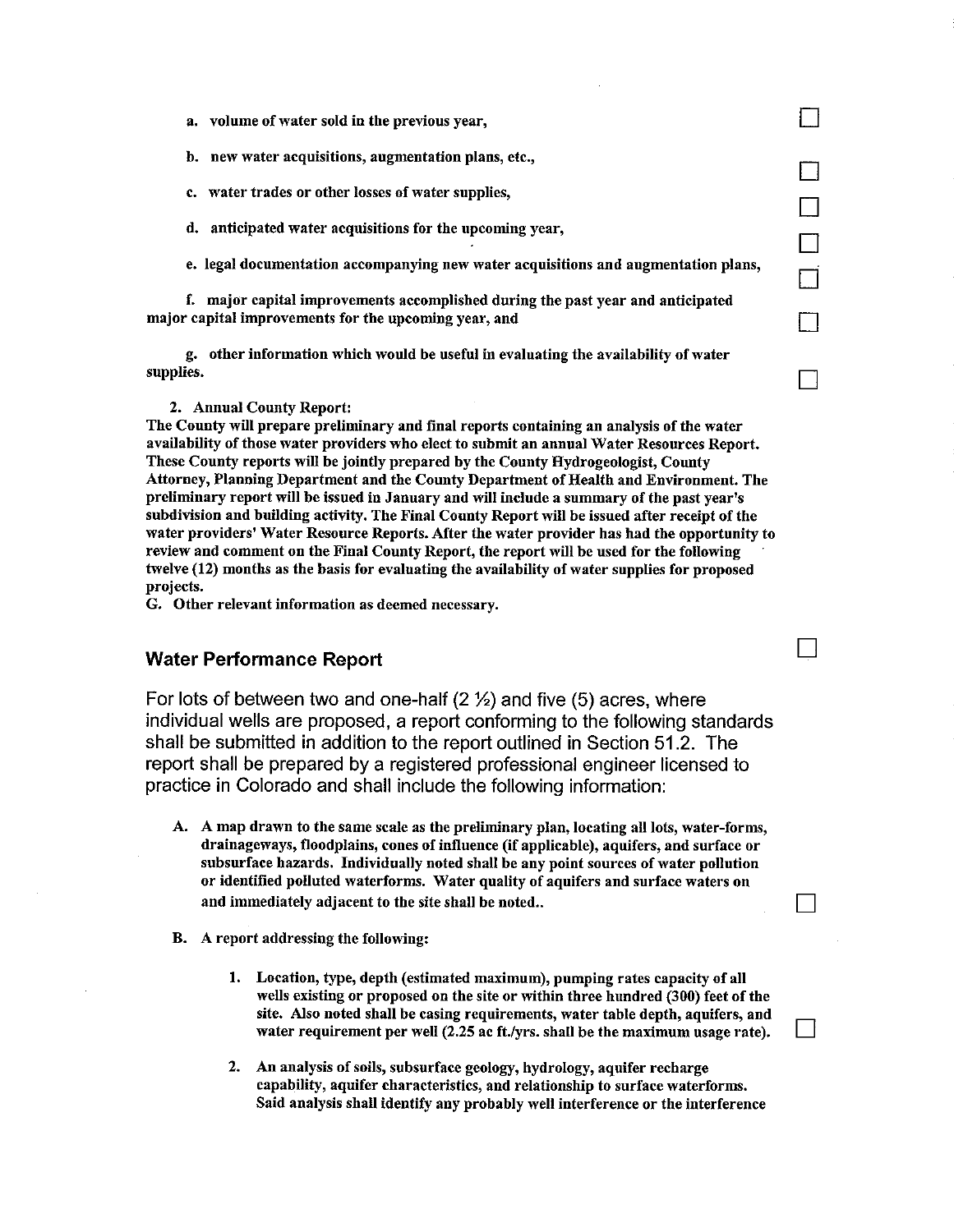with surface waterforms and shall describe the maximum probable cones of influence of wells relative to adjoining wells, waterforms, and leach fields. Analysis shall include identification of probable impacts on adjoining wells, agricultural uses, and general aquifer level stability.

- 3. The report shall identify maximum number of lots and minimum lot sizes.
- $4.$ The availability of a central water system and the feasibility of inclusion into such a system. If there is a central water system within one (1) mile of the proposed subdivision or if the subdivision is within an organized water district or municipality is incapable of serving the site, exclusive of line extension costs.

 $\mathsf{L}$ 

5. The County Health Department, Planning Director, or State Engineer may require the developer to submit additional engineering or geological reports or data and to conduct a study of the economic feasibility of a public water system prior to making recommendations. No plan or plat shall be forwarded to the County Commissioners for final approval without the approval of the Planning Director and the County Health Department or State Engineer except as otherwise provided for herein.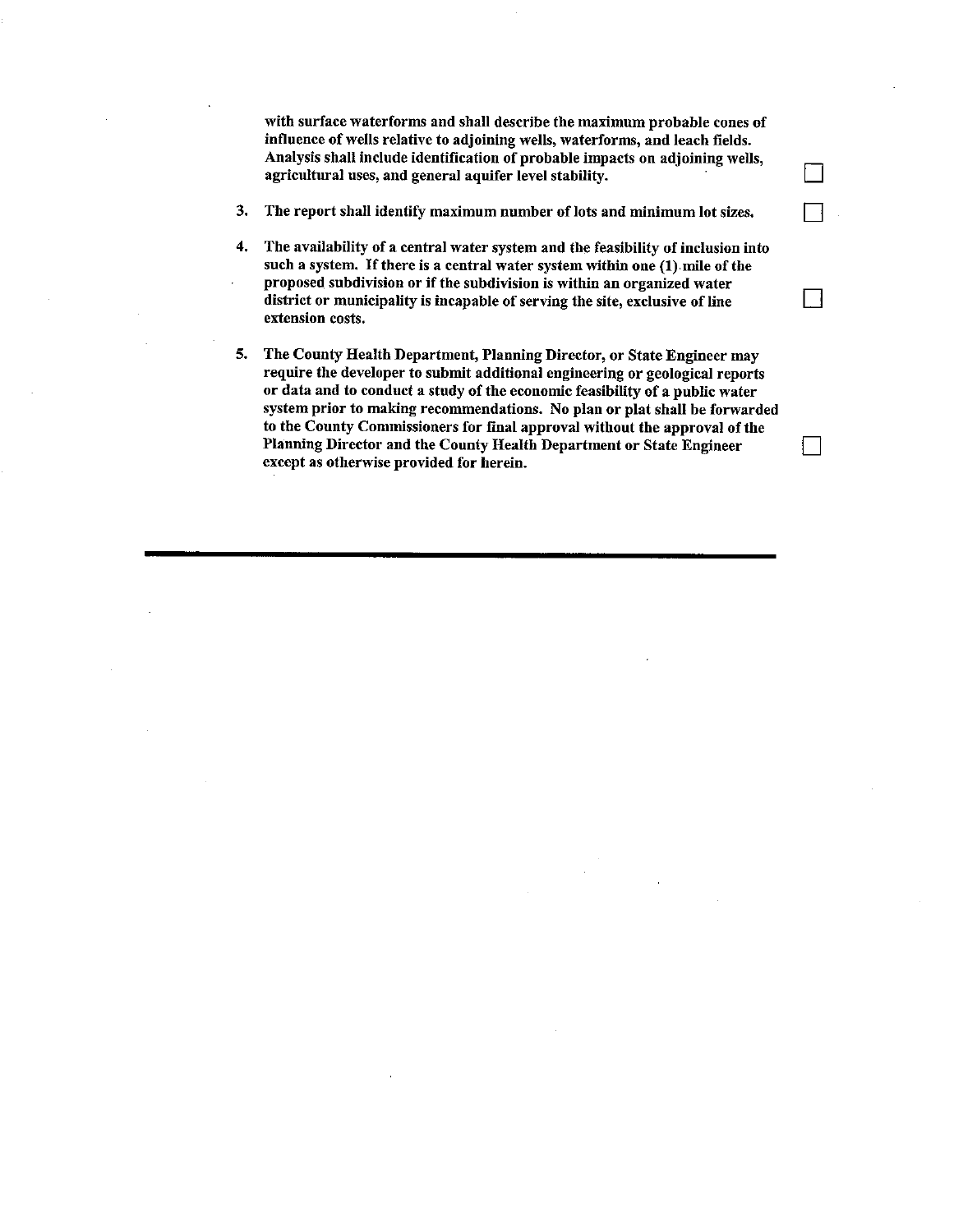217140126 11/17/2017 12:10 PM PGS 1 \$13.00 **DF \$0.00** Electronically Recorded Official Records El Paso County CO Chuck Broerman, Clerk and Recorder TD1000 N

### WARRANTY DEED

THIS DEED, made this 13th day of November, 2017, between Dianne J. Richardson

grantor(s), and Jerry Lomax and Sharon Lomax whose legal address is 11750 Green Acres Lane, Colorado Springs, CO<br>80908

of the Conaty of El Paso and State of Colorado, grantees:

WITNESS, that the grantor(s), for and in consideration of the sum of TEN DOLLARS AND 00/100 CU0.00), AND OTHER GOOD AND VALUABLE CONSIDERATION, the receipt and sufficiency of which is hereby schnowledged, has granted, bargained, sold and conveyed, and by these presents does grant, bargain, sell, convey and corfirm unto the granitees, their heirs and assigns forever, JOINT TENANTS, all the real property, together with improvements, if any, situate, lying and being in the County of El Paso and State of Colorado, described as follows:

\*CORRECTION DEED REQUIRED BECAUSE THE LEGAL DESCRIPTION WAS NOT PROPERLY STATED ON THE DEED RECORDED OCTOBER 11, 2011 AT RECEPTION NO. 211099130

The Northwest Quarter of the Northeast Quarter of the Southeast Quarter, and the West Half of the Southwest Quarter of the Northeast Quarter of the Southeast Quarter of Section 15 in Township 12 South, Range 65 West of the 6th P.M., together with an easement for a 30 foot Right-of-Way for ir gress and egress from the County Road which runs Easterly and Westerly along the Southerly line of said Section 15, the Center Line of which Right-of-Way is a line extending Southerly from the Southeast<br>corner of the Northwest Quarter of the Northeast Quarter of the Southeast Quarter of said Section 15 to a point on the South line of, and equally distant from, the Southeast and Southwest corners of the Southeast Quarter of the Southeast Quarter of said section 15, El Paso County, Colorado and together with an Easement and Right-of-Way for ingress and egress over the Southerly 30 feet and over the Westerly 15 feet of the Easterly 30 feet of the East half of the Southwest Quarter of the Northeast Quarter of the Southeast Quarter of Section 15 in Township 12 South, Range 65 West of the 6th P.M., County of El Paso, State of Colorado.

## also known by street and number as: 11750 Green Acres Lane, Colorado Springs, CO 80908

TOGETHER with all and singular the hereditaments and appurtenances thereunto belonging, or in anywist appertaining, and the reversion and reversions, remainder and remainders, rents, issues and profits thereof, and all the estute, right, title, interest, claim and demand whatsoever of the grantor(s), either in law or equity, of, in and to the above bargained premises, with the hereditaments and appurtenances;

TO HAVE AND TO HOLD the said premises above bargained and described, with the appartenances, unto the grantees, their heirs and assigns forever. The grantor(s), for himself, his heirs, and personal representatives, does covenant, grant, bargain and agree to and with the grantees, their heirs and assigns, that at the time of the ensealing and delivery of these presents, he is well seized of the premises above conveyed, has good, sure, perfect, absolute and indefensible estate of inheritance, in law, in fee simple, and has good right, full power and lawful authority to grant, bargain, sell and convey the same in manner and form as aforesaid, and that the same are free and clear from all former and other grants, bargains, sales, liens, taxes, assessments, encumbrances and restrictions of whatever kind or nature soever, except general taxes for the current year and subsequent years, and except casements, covenants, conditions, restrictions, reservations, and rights of way of record, if any.

The grantor(s) shall and will WARRANT AND FOREVER DEFEND the above-bargained premises in the quiet and peaceable possession of the grantees, their heirs and assigns, against all and every person or persons lawful y claiming the whole  $\alpha$  any part thereof.

The singular number shall include the plural, the plural the singular, and the use of any gender shall be applicable to all gender<mark>s.</mark>

IN WITNESS WHEREOF, the grantor has executed this deed on the date set forth above.

Dianne J. Richardson

State of MISSOURI

County of WRIGHT DOUG ) as

The foregoing instrument was acknowledged before me this November 14, 2017, by Diarme J. Richardson.

My Commission expires:  $Q - L$   $\backslash$   $\gamma$ 

Wilness my hand and official seal. Notary Public Cene



**DIANE TAYLOR** Notary Public - Notary Seal<br>STATE OF MISSOURI Douglas County My Commission Expires: Sept. 4, 2019 Commission #15497336

Doc Fee: \$0.00

**WARRANTY DEED** 

**File # 51090ECS** 

**RS**